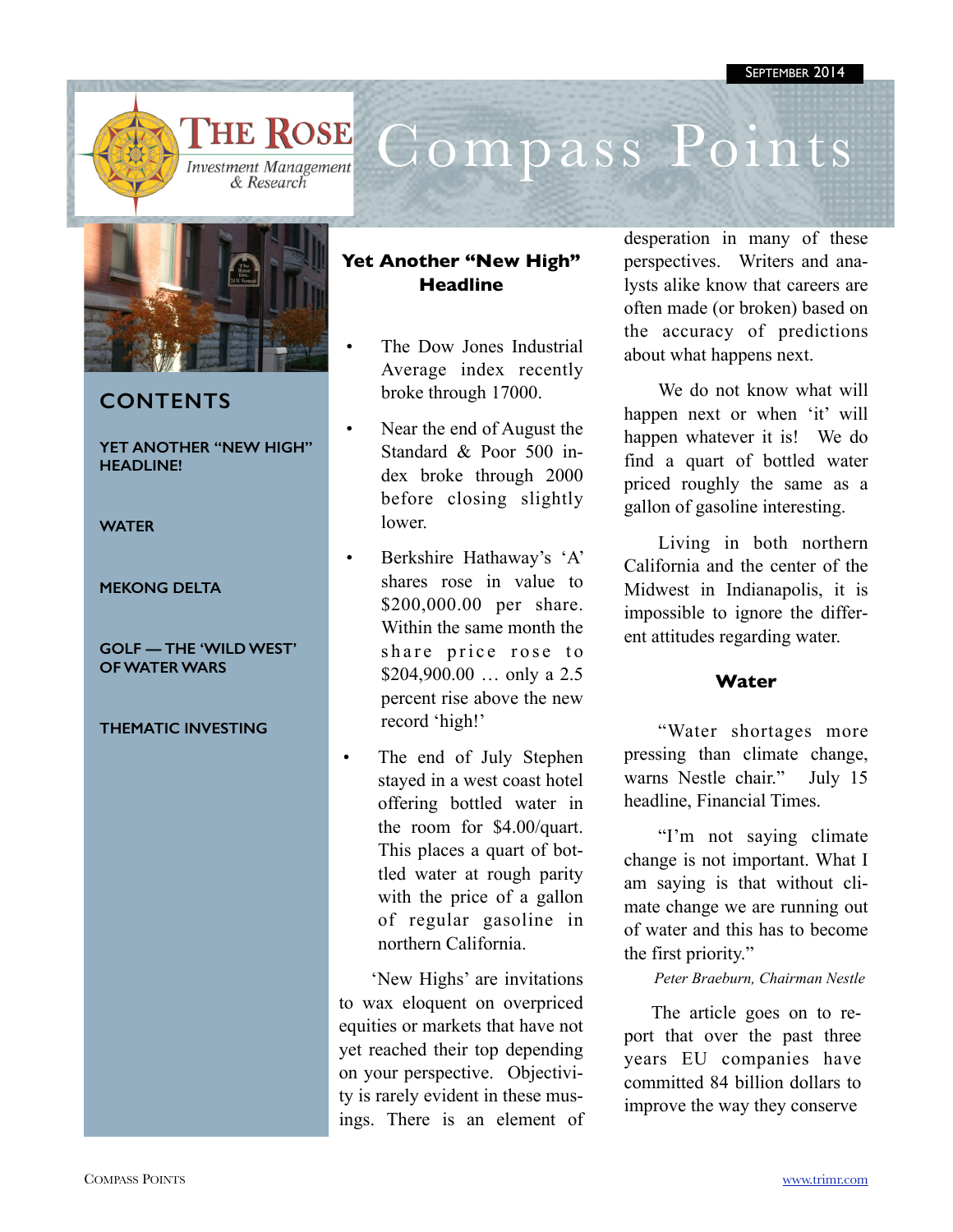manage, or obtain water. Nestle alone set aside \$42.5m this year for water savings and treatment at its plants.

Living in the Midwest you would have little indication, other than national news, that there is a problem. The Great Lakes aquifer is the third or fourth largest on the planet somewhere behind the Amazon and Nile. There is no water 'problem' here. Cooler summer weather and plenty of rain has contributed to what is projected to be a bumper corn and soybean harvest.

2014 is the fifth year in a row of drought for California. The living situation is radically different there. Water triage escalates as people, business, agriculture and industry compete for a contracting volume of a critical natural resource.

## **Mekong Delta**

"Troubled Waters, the mighty Mekong river is the new front line in the global battle over water." Pilita Clark, Financial Times July 20th, 2014

Roughly half of the Mekong's length is in China. The article addresses the growing competition for water-based resources between China and the five (Myanmar, Thailand, Laos, Cambodia & Vietnam) downstream countries relying on the same aquifer.

"Because China has nearly 20% of the world's people but only about 6% of its fresh water, it sometimes wants to shift water to where it isn't. Hence its immense south-north diversion scheme to transfer huge volumes of water from wetter to drier regions. At the same time, its hunger for electricity has made China a hydropower builder like no other, with an estimated 22,000 large dams, almost half the global total."

"The situation is exacerbated by China's deep reluctance to share information about dams. According to several academics I spoke to, Chinese scholars studying the Yunan dams (Mekong) treat their data as a state secret."

## **Golf — The 'Wild West' of Water Wars**

"When California residents are being fined \$500.00 for overwatering their lawns, golf courses' use of water is deeply unpopular. The state's 1,140 courses use 2.1bln gallons of water a day. Pete Geick, president of Oakland Pacific Institute, a non-governmental organization, says a single golf course can use 500 to 1,000 acre-feet of water a year, which is enough water for several thousand homes."

"Jeff Jensen, a field staff agent for the Golf Course Superintendents Association of America, feels golf is being unfairly targeted. Golf courses account for less than 1 per cent of total fresh water used in the state says Jensen. Only 15% per cent use water from municipal systems. Most get their water from ponds, lakes and on site wells. But of course we need to use less water.

### *August 14 Financial Times*

You've heard both sides. The prosecution and the defense rest! Characterizing these encounters as 'we vs. they' conflicts where we might stand on one side or the other based on personal preferences, misses the larger issue. Growing demand for a finite or perhaps even diminishing resource is the real issue at hand.

Part of what is being learned in northern California and other places experiencing drought, is how little we really know about deep-water wells and underground aquifers. There have been a few isolated instances in the central valley of CA where the surface soil has collapsed four to eight feet down as underlying aquifers were depleted. Again, what is important is what we do not know.

In a related vein, the nation is enjoying an abundance of relatively cheap petroleum and natural gas products brought on largely because of advances in hydraulic fracturing technology. We are as close to energy in